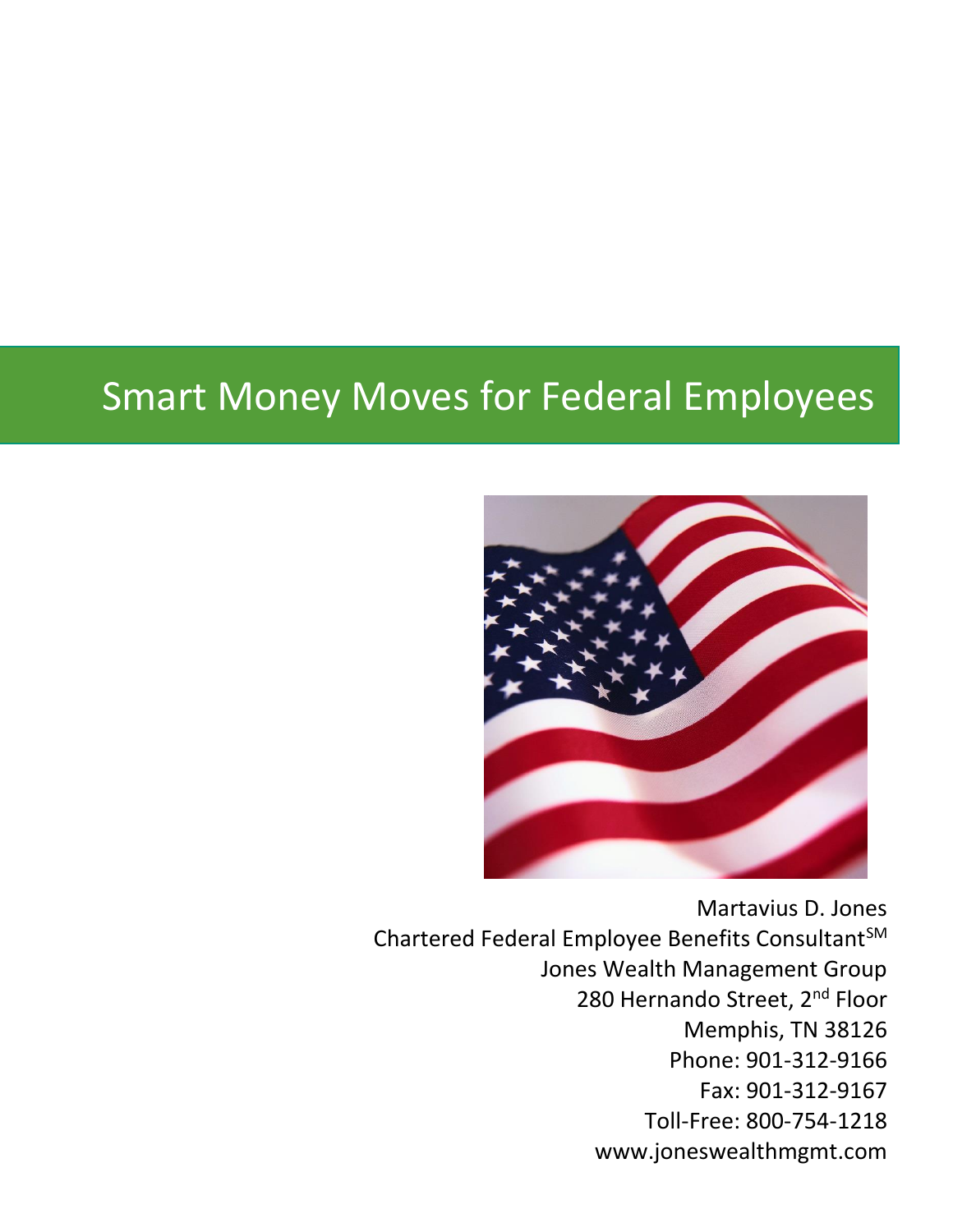## Table of Contents

| Why a Chartered Federal Employee Benefits Consultant <sup>SM</sup> 2 |
|----------------------------------------------------------------------|
| Participate in the TSP (Thrift Savings Plan) 3                       |
|                                                                      |
| Utilize Other Options in the TSP Besides the G Fund  5               |
|                                                                      |
|                                                                      |
| Obtain Life Insurance Outside of FEGLI  10                           |
| Be Aware of Life Insurance Elections at Retirement  11               |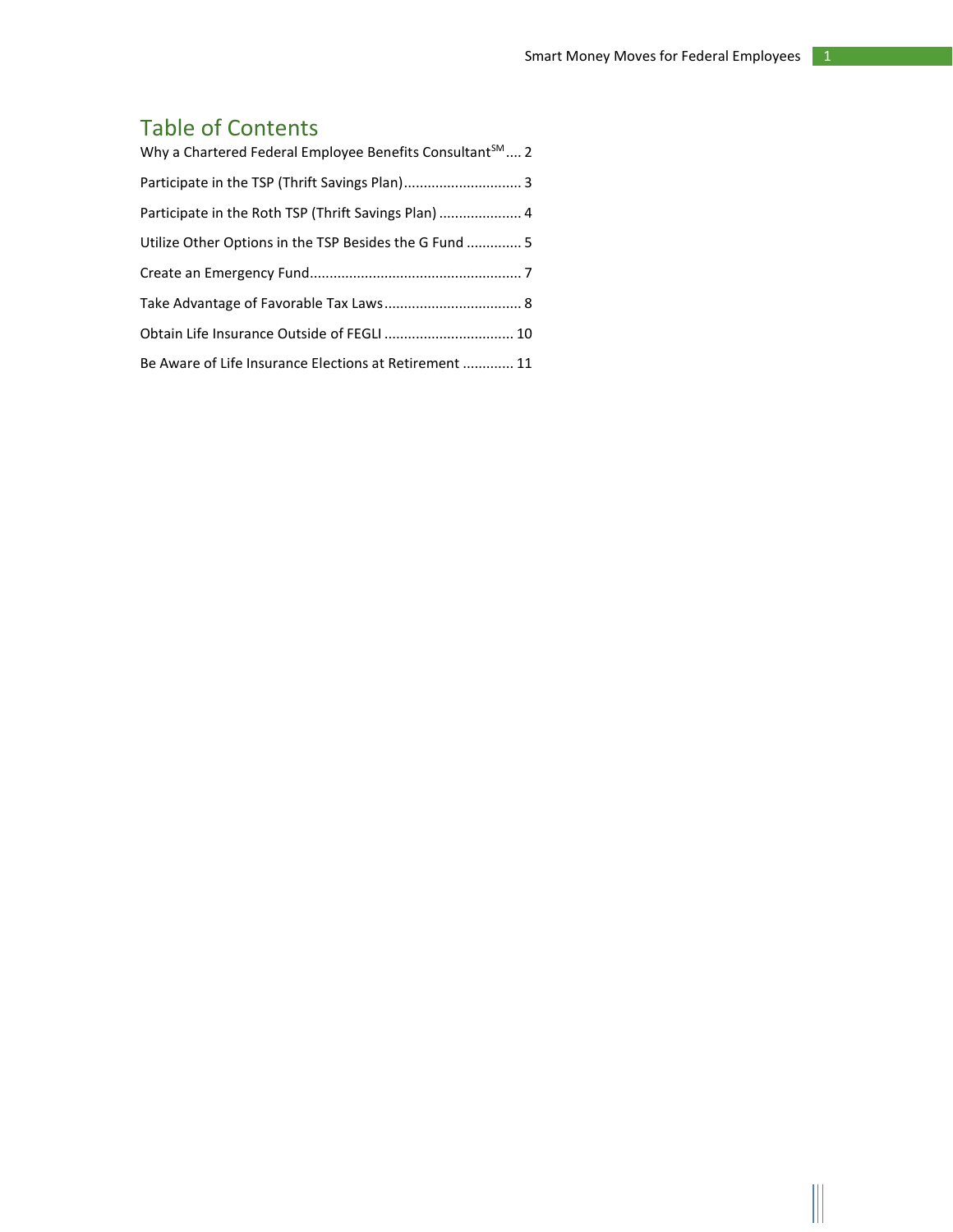## <span id="page-2-0"></span>Why a Chartered Federal Employee Benefits Consultant<sup>SM</sup>

Federal government employees are covered are covered by one of two retirement systems: Civil Service Retirement System (CSRS) or Federal Employee Retirement System (FERS). Additionally, the Thrift Savings Plan (TSP) is available and it plays a different role for CSRS participant than FERS employees.

A Chartered Federal Employee Benefits Consultant<sup>sM</sup> (ChFEBC) is a financial professional who has been specially trained on the complexities associated with the retirement and other benefits offered to employees of the federal government. A ChFEBC must complete a training course covering federal employee benefit and successfully pass an examination. Additionally, a financial professional with the ChFEBC designation must complete



annual re-certification to remain current with any revisions or updates to federal government benefits.

Because benefits offed to federal government employees are unique and different from what's offered in the non-government or private sector, when your financial professional is a Chartered Federal Employee Benefits ConsultantSM, you're working with someone knowledgeable of your retirement and other benefits.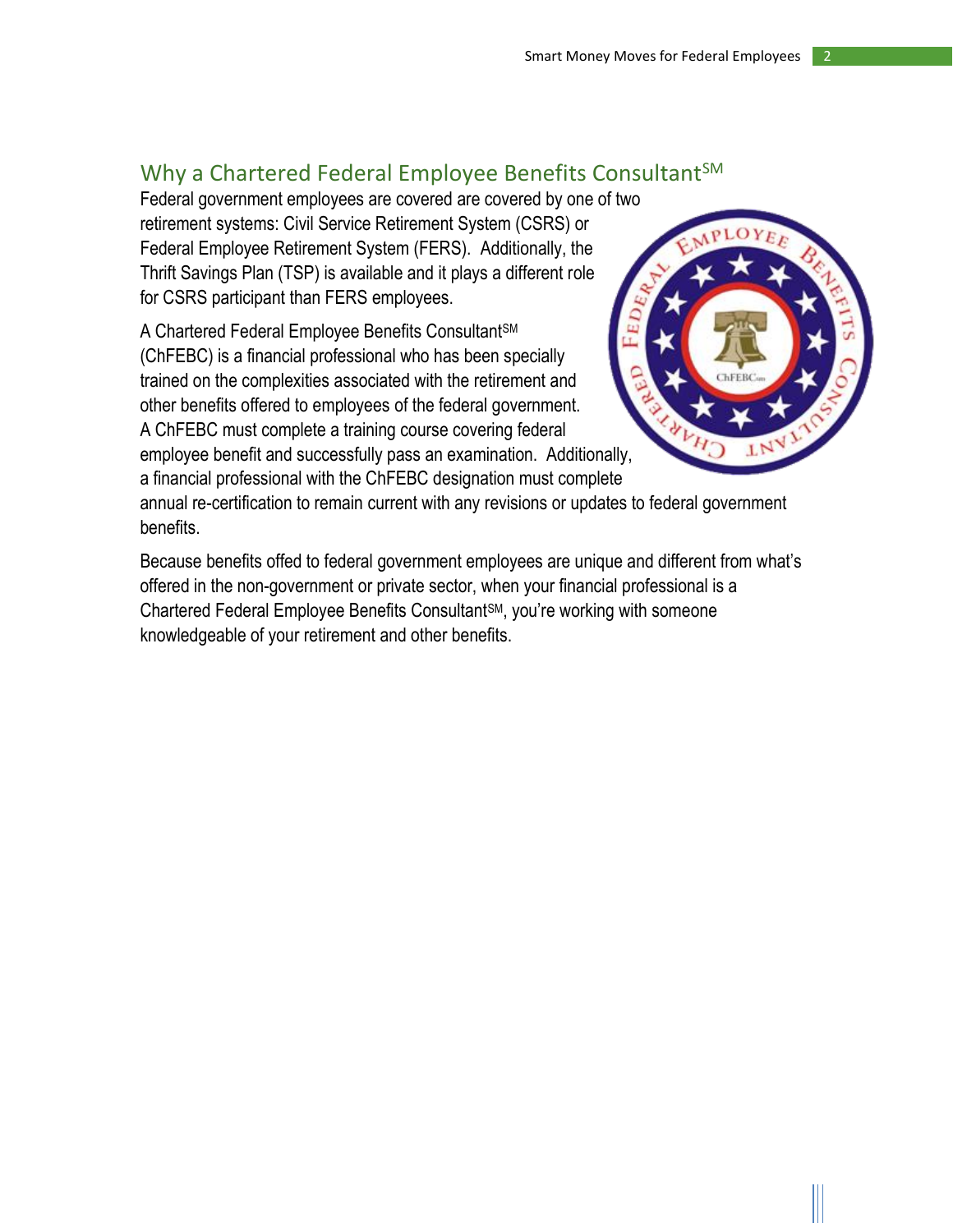## <span id="page-3-0"></span>Participate in the TSP (Thrift Savings Plan)

The Thrift Savings Plan is available to CSRS and FERS employees, but only FERS employees receive matching contributions. FERS employees receive an **automatic** contribution of 1% of base pay from the federal government even if they choose not to contribute from their pay. If a FERS employee elects to contribute to the TSP from their pay, they are entitled to dollar-fordollar matching contributions (You: \$1; Agency: \$1) up to three percent (3%) of base pay, For each additional percent above 3% of base pay, there is a fifty percent matching contribution up to five percent (5%) of base pay (You: \$1; Agency: \$0.50).

Contributions you make to the TSP are made on a **pre-tax** basis meaning that the taxes you pay are computed on the amount of income AFTER the contribution the TSP. So while there are no matching contributions above 5% of base pay, each additional contribution, means that you are paying less in income taxes.

| <b>With TSP Contribution</b> |                         | <b>Without TSP Contribution</b> |
|------------------------------|-------------------------|---------------------------------|
| \$50,000                     | <b>Salary</b>           | \$50,000                        |
| $-$5,000$                    | <b>TSP Contribution</b> | $-50$                           |
| \$45,000                     | <b>Taxable Income</b>   | \$50,000                        |
|                              |                         |                                 |
| 11,250                       | Taxes @ 25%*            | \$12,500                        |
|                              |                         |                                 |
|                              | Tax Savings of \$1,250  |                                 |
|                              |                         |                                 |

\*25% is the marginal tax rate for a single tax filer that earns \$50,000.

Once contributions are made to the TSP, the participant determines into what available options their contributions are made among several options within the TSP. Any earnings, profits, or gains are **tax-deferred**, meaning that the participant doesn't pay taxes on those earnings until the funds are withdrawn.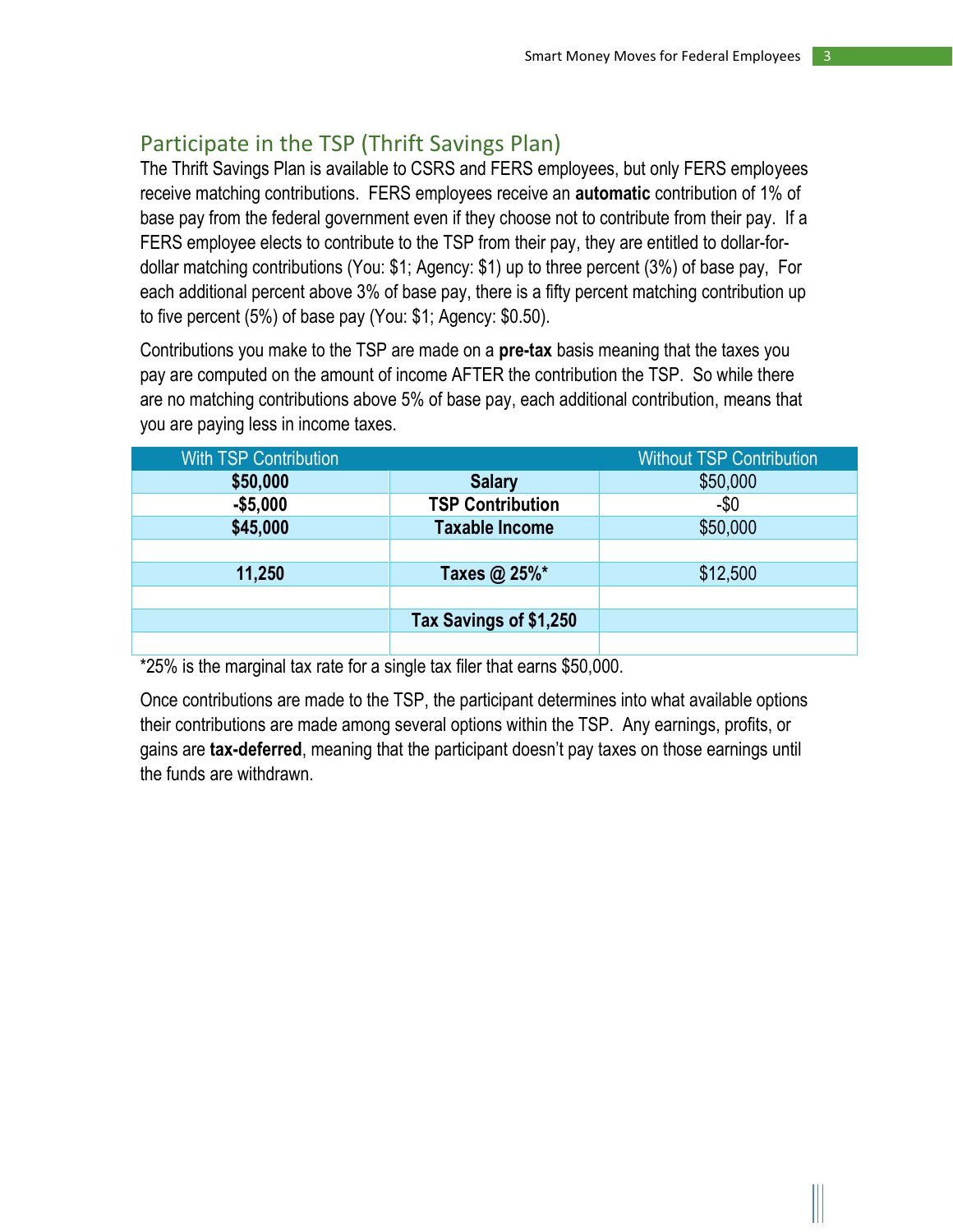## <span id="page-4-0"></span>Participate in the Roth TSP (Thrift Savings Plan)

In 2012, the Roth TSP became available to federal government employees for the first time. Non-government workers had been given the opportunity to participate in the Roth 401(k) and Roth 403(b) plans six (6) years earlier, in 2006.

Unlike contributions to the *original* TSP, contributions to the Roth TSP are **after-tax**, meaning that Roth TSP contributions do not reduce your taxable income. With both the original TSP and the Roth TSP, any earnings, profits, or growth are not taxed while in the plan. Earnings, profits, or growth in the original TSP are **tax-deferred**, meaning you pay taxes on them at some point in the future. Earnings, profits, or growth in the Roth TSP are **tax-FREE** when the participant reaches age 59  $\frac{1}{2}$  and the Roth account has been established for five (5) years.

| <b>Original TSP</b> | Feature                             | <b>Roth TSP</b> |
|---------------------|-------------------------------------|-----------------|
| <b>YES</b>          | <b>Pre-tax contributions</b>        | NO.             |
| <b>YES</b>          | Earnings aren't taxed while in TSP  | <b>YES</b>      |
| <b>YES</b>          | Eligible for matching contributions | <b>NO</b>       |
| ΝO                  | <b>TAX-FREE WITHDRAWALS</b>         | <b>YES</b>      |

At first glance, a federal employee may decide not to contribute in the Roth TSP because it doesn't reduce their current taxable income. Current taxation is a significant consideration, but shouldn't be the only consideration. A federal employee made conclude that (s)he may be in a lower tax bracket upon retirement, but that isn't always the case. Let's examine the marginal tax rates for select income ranges and filing statuses:

| 2016 Marginal Tax | <b>Income</b>          | <i>Income</i>            |
|-------------------|------------------------|--------------------------|
| Rate              | (Single Filing Status) | (Married filing jointly) |
| 15%               | \$9,276 to \$37,650    | \$18,551 to \$75,300     |
| 25%               | \$37,651 to \$91,150   | \$75,301 to \$151,900    |
| 28%               | \$91,151 to \$190,150  | \$151,901 to \$231,450   |

Source: www.irs.gov

The next tax bracket below the 28% tax bracket is the 25% bracket – only a 3% drop. To be in a significantly lower tax bracket, a federal employee would have to have a substantial drop in income to go from the 28% tax bracket to the 15% tax bracket.

**Conclusion**: For most federal employees, and Americans in general, withdrawals from Roth accounts provide the only potential to receive income that is **TAX-FREE** in retirement. You will have to pay taxes on withdrawals from the original TSP at your marginal tax rate. The Roth TSP option is available to CSRS participants and FERS participants. The consideration should not be original TSP **OR** Roth TSP, but original TSP *AND* Roth TSP!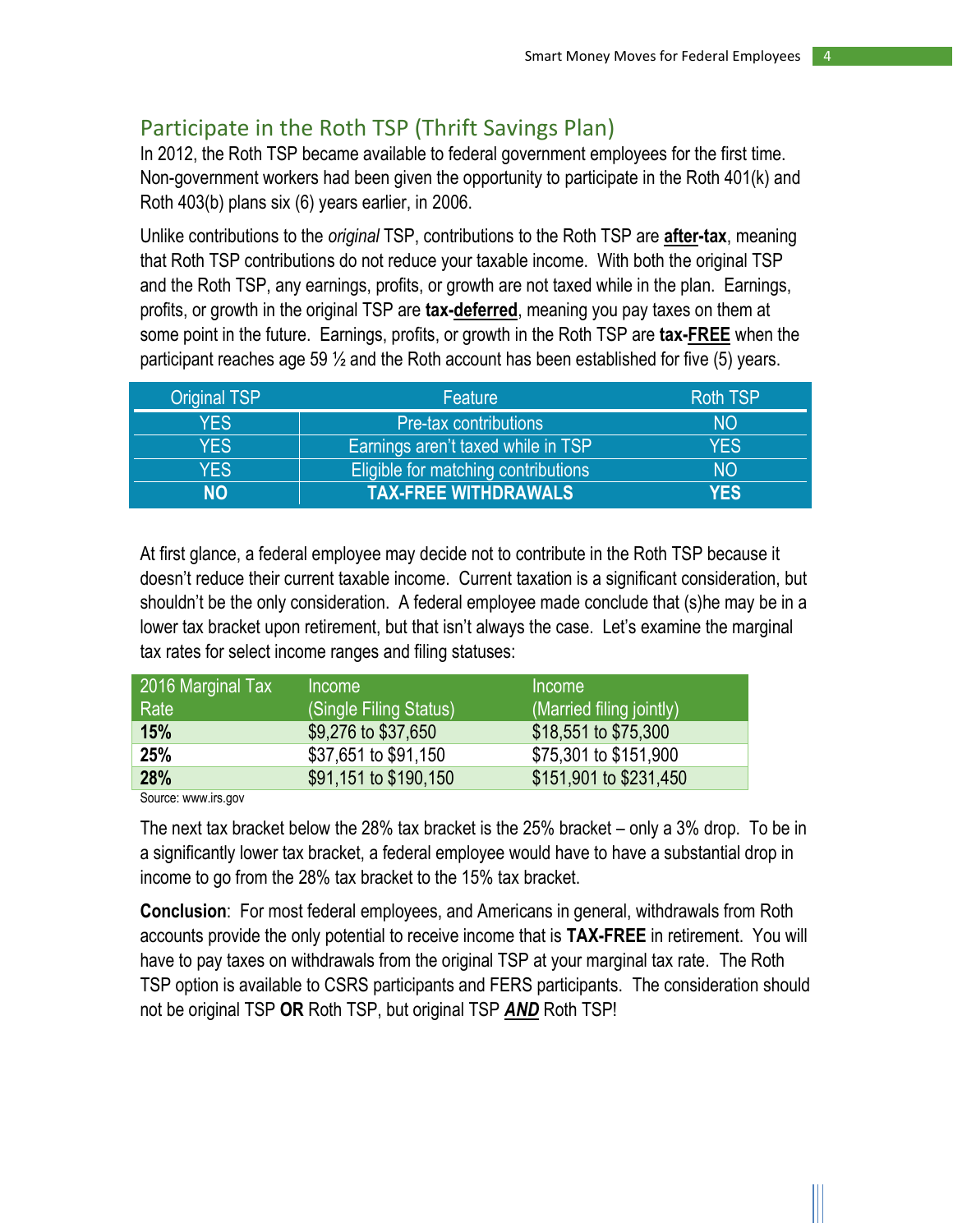## <span id="page-5-0"></span>Utilize Other Options in the TSP Besides the G Fund

Below is an overview of the fund choices available in the TSP:

**G Fund** (Government Securities Investment Fund) - comprised of U.S. Treasury (government) securities where the earnings are based upon the interest rate paid on the government bonds in which the fund invest.

**F Fund** (Fixed Income Index Investment Fund) - comprised of U.S. government, mortgagebacked, and corporate bonds and seeks to track the performance of the Barclay's Capital U.S. Aggregate Bond Index.

**C Fund** (Common Stock Index Investment Fund) - comprised of the common stocks of the 500 largest U.S. companies and managed to track the performance of the S&P 500 Index.

**S Fund** (Small Cap Stock Index Fund) - comprised of common stocks of more than 3,100 U.S. based corporations with the exclusion of the 500 largest companies represented in the S&P 500.

**I Fund** (International Stock Index Investment Fund) - comprised of the stocks of companies that make up the Morgan Stanley Capital International EAFE Index. Companies generally are headquartered in Europe, Australia, Asia, or the Far East).

**L Fund** (Lifecycle Funds) - invests in various mixes or combinations of the G, F, C, S, and I Funds available in the TSP. Designed to take into consideration the participant's projected retirement date, assuming that the more years a person has until retirement, there is a greater need for growth of assets, and therefore would have a greater amount invested in the C Fund, S Fund, or I Fund, versus a participant who has fewer years left and typically more conservative, less concerned about growth, and more interested in preservation of capital and interest paid on bonds in the G Fund and F Fund.

| Year                       | <b>G</b> Fund | <b>F</b> Fund | C Fund      | S Fund     | I Fund     |
|----------------------------|---------------|---------------|-------------|------------|------------|
| 2006                       | 4.93%         | 4.40%         | 15.79%      | 15.30%     | 26.32%     |
| 2007                       | 4.87%         | 7.09%         | 5.54%       | 5.49%      | 11.43%     |
| 2008                       | 3.75%         | 5.45%         | $(36.99\%)$ | (38.32%)   | (42.43%)   |
| 2009                       | 2.97%         | 5.99%         | 26.68%      | 34.85%     | 30.04%     |
| 2010                       | 2.81%         | 6.71%         | 15.06%      | 29.06%     | 7.94%      |
| 2011                       | 2.45%         | 7.89%         | 2.11%       | $(3.38\%)$ | (11.81%)   |
| 2012                       | 1.47%         | 4.29%         | 16.07%      | 18.57%     | 18.62%     |
| 2013                       | 1.89%         | $(1.68\%)$    | 32.45%      | 38.35%     | 22.13%     |
| 2014                       | 2.31%         | 6.73%         | 13.78%      | 7.80%      | (5.27%)    |
| 2015                       | 2.04%         | 0.91%         | 1.46%       | $(2.92\%)$ | $(0.51\%)$ |
| 10 Yr Compound Average     | 2.94%         | 4.74%         | 7.36%       | 8.03%      | 3.20%      |
| Growth of \$100,000 at the |               |               |             |            |            |
| 10-Yr. Compound Average    | \$133,611     | \$158,901     | \$203,435   | \$216,493  | \$137,024  |

#### **Annual Return of TSP Funds**

Source: www.tsp.gov

For FERS employees, the TSP is designed to make up for the overall less generous annuity benefit payments of the FERS annuity versus the more generous CSRS annuity. The TSP will supplement the FERS annuity and Social Security benefits that a FERS employee would receive in retirement. While employed, a FERS employee should seek to have a greater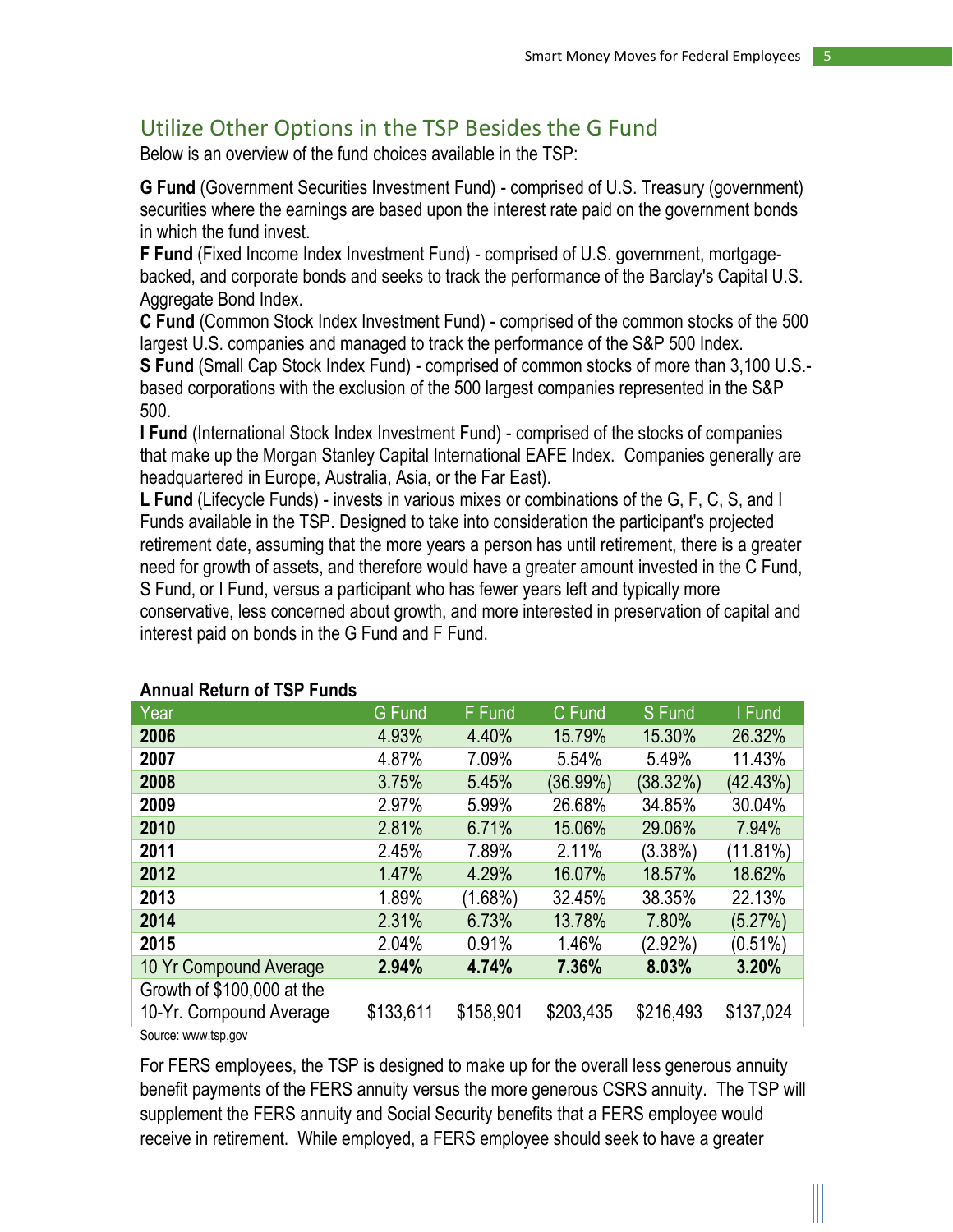overall TSP balance because this balance will ultimately determine how much total income a FERS employee will receive in retirement.

In the table below we have taken the example of the growth amounts of \$100,000 at the 10-Yr. compound average in the previous table and computed the annual and monthly withdrawal rates for each of the TSP funds.

|                          | <b>G</b> Fund | <b>F</b> Fund | <b>C</b> Fund | <b>S</b> Fund | I Fund  |
|--------------------------|---------------|---------------|---------------|---------------|---------|
| Yearly withdrawal amount |               |               |               |               |         |
| at $4\%$                 | \$5.344       | \$6,356       | \$8.137       | \$8.660       | \$5,481 |
| Monthly withdrawal       |               |               |               |               |         |
| amount at 4%             | \$445         | \$530         | \$678         | \$722         | \$457   |

Conclusion: While the G Fund is the safest option in the TSP, it provides the least amount of growth potential. With interest rates at historical lows for U.S. Treasury securities, the growth of your TSP balance will be determined by these interest rates. A Chartered Federal Employee Benefits Consultant<sup>SM</sup> can help you determine an appropriate mix of the TSP investment choices to help meet your retirement goals.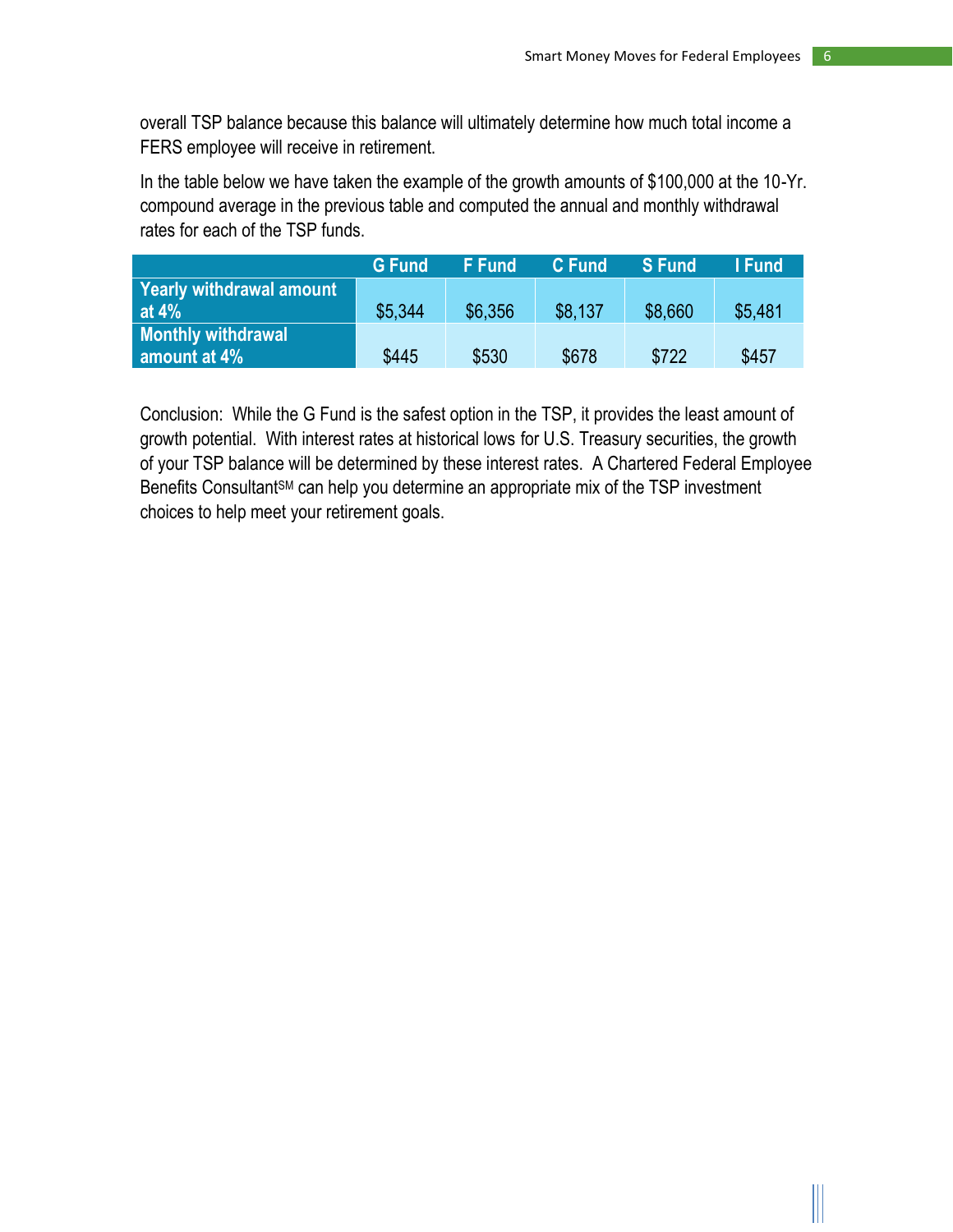## <span id="page-7-0"></span>Create an Emergency Fund

Life happens. This includes unforeseen car repairs, home repairs, job loss, medical or dental expenses. An emergency fund is important because it serves as a source of funds for life's unexpected occurrences. Those without an emergency fund tend to use the loan feature of the TSP to cover these expenses. This is not an ideal situation because of the opportunity cost or the missed opportunity of having those funds invested. As recently as 2014, the C Fund within the TSP had a 13.78% return for the full year. Someone that borrowed \$10,000 from their TSP missed out on their \$10,000 increasing in value by \$1,378 for that year. Not only is there the missed opportunity of the \$10,000 for potential growth, there also the missed opportunity of the \$1,378 for any potential growth.

An emergency fund can be combined with a traditional savings account. This account would serve as a "holding account" for any foreseeable and unforeseeable future expense.

A starting point for an emergency fund is to save at least three (3) to six (6) months' worth of living expenses. This would begin to cover any unforeseen events, such as an extended illness or job loss. Any amounts above that level could be used to save for more foreseen expenses such as a family vacation or the expected roof replacement anticipated for the next year.

The takeaway of having an emergency fund is that the TSP at some point will be used to provide you retirement income and the greater the balance, the greater the potential income, to the goal should be to have an emergency fund to cover life's financial setbacks and reserve the TSP for its intended purposed of providing retirement income.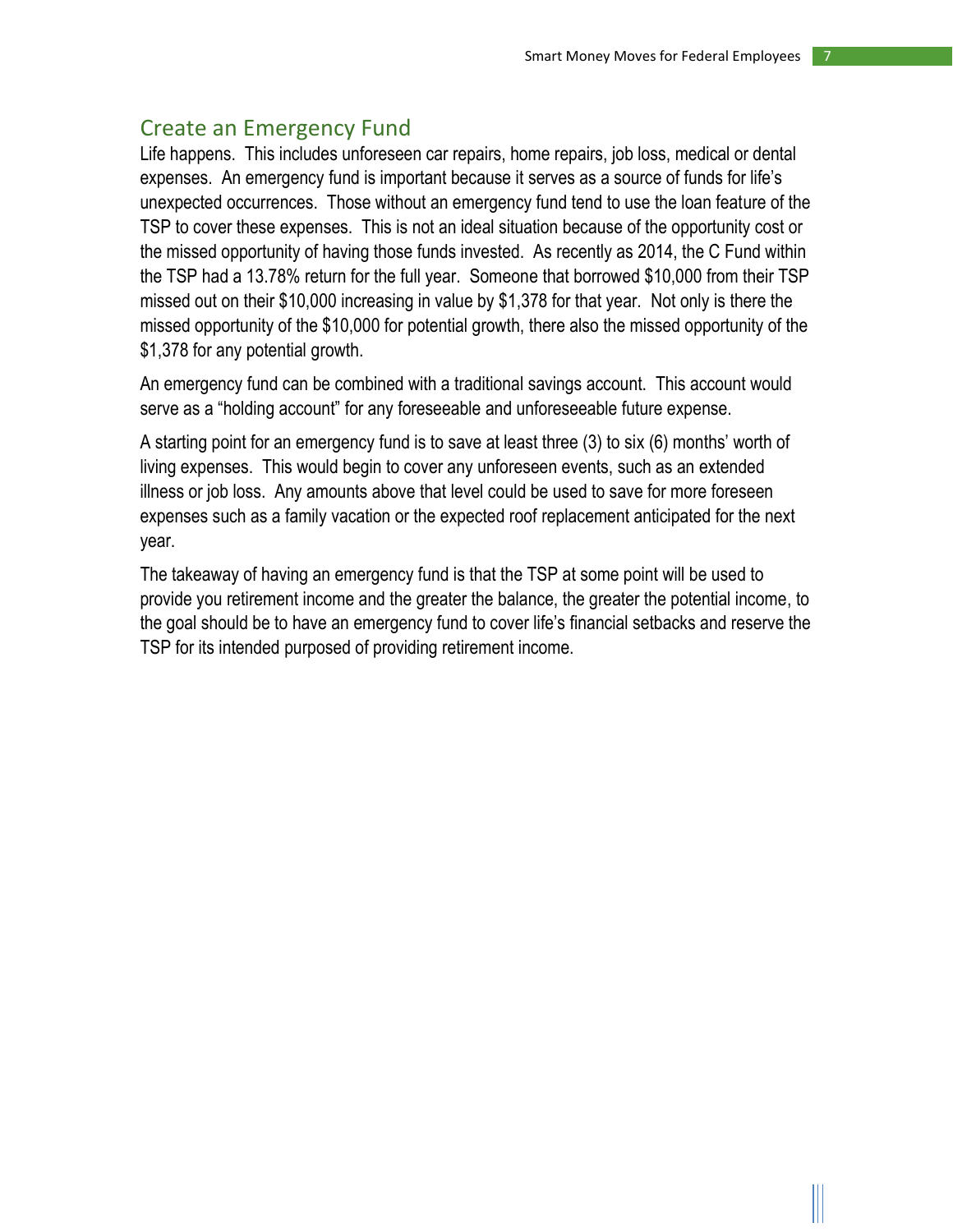## <span id="page-8-0"></span>Take Advantage of Favorable Tax Laws

You should know that all income is NOT taxed at the same rate. Depending upon the source, some income can be taxed more favorably (AT A LOWER TAX RATE) than others. From the table below, identify your ordinary income tax rate based upon your income range and filing status

#### **2016 Tax Rates**

| <b>Ordinary</b><br><b>Income Tax</b><br><b>Rates</b> | <b>Single</b>        | <b>Married, Filing</b><br><b>Jointly</b> | <b>Married, Filing</b><br><b>Separately</b> | <b>Head of</b><br><b>Household</b> |
|------------------------------------------------------|----------------------|------------------------------------------|---------------------------------------------|------------------------------------|
| <b>10%</b>                                           | $$0 - $9,275$        | $$0 - $18,550$                           | $$0 - $9,275$                               | $$0 - $13,250$                     |
| 15%                                                  | \$9,276 - \$37,650   | $$18,551 - $75,300$                      | \$9,276 - \$37,650                          | $$13,251 - $50,400$                |
| 25%                                                  | $$37,651 - $91,150$  | $$75,301 - $151,900$                     | $$37,651 - $75,950$                         | \$50,401 - \$130,150               |
| 28%                                                  | \$91,151 - \$190,150 | \$151,901 - \$231,450                    | \$75,951 - \$115,725                        | \$130,151 - \$210,800              |
| 33%                                                  | \$190,151-\$413,350  | \$231,451 - \$413,350                    | \$115,726 - 206,675                         | \$210,801 - \$413,350              |
| 35%                                                  | \$413,351 - 415,050  | \$413,351 - \$466,950                    | \$206,676 - \$233,475                       | \$413,351 - \$441,000              |
| 39.6%                                                | $$415,051$ and up    | \$466,951 and up                         | \$233,476 and up                            | \$441,001 and up                   |

Source: www.irs.gov

| <b>Taxed at Ordinary</b><br><b>Income Tax Rates</b><br>$(10\%, 15\%, 25\%, 28\%, 33\%,$<br>35% or 39.6%)                                                                                                                                                                                                                                                   | <b>Maximum Tax Rate of</b><br>$15\%$ <sup>*</sup>                     | Maximum Tax Rate of<br>$0\%$                                                              |
|------------------------------------------------------------------------------------------------------------------------------------------------------------------------------------------------------------------------------------------------------------------------------------------------------------------------------------------------------------|-----------------------------------------------------------------------|-------------------------------------------------------------------------------------------|
| Wages<br><b>Salaries</b><br>$\bullet$<br><b>CSRS Annuity</b><br><b>FERS Annuity</b><br>$\bullet$<br><b>TSP Distributions</b><br>$\bullet$<br><b>IRA Distributions</b><br>$\bullet$<br>Rental Income<br>Pensions<br>$\bullet$<br>Interest from CDs<br>$\bullet$<br>Interest from corporate and<br>$\bullet$<br>government bonds<br>Short-term capital gains | <b>Qualified Dividends</b><br>$\bullet$<br>Long-Term Capital<br>Gains | <b>Qualified Roth Account</b><br><b>Distributions</b><br>Interest from municipal<br>bonds |

\*If income falls in the39.6% tax bracket, the maximum rate for qualifed dividends and long-term capital gains is 20%.

While you are working, it is important to position your assets so that in retirement you can have income sources from each of the three (3) colored categories above. If your source of income will be a CSRS or FERS annuity and TSP distributions, your income will be taxed as ordinary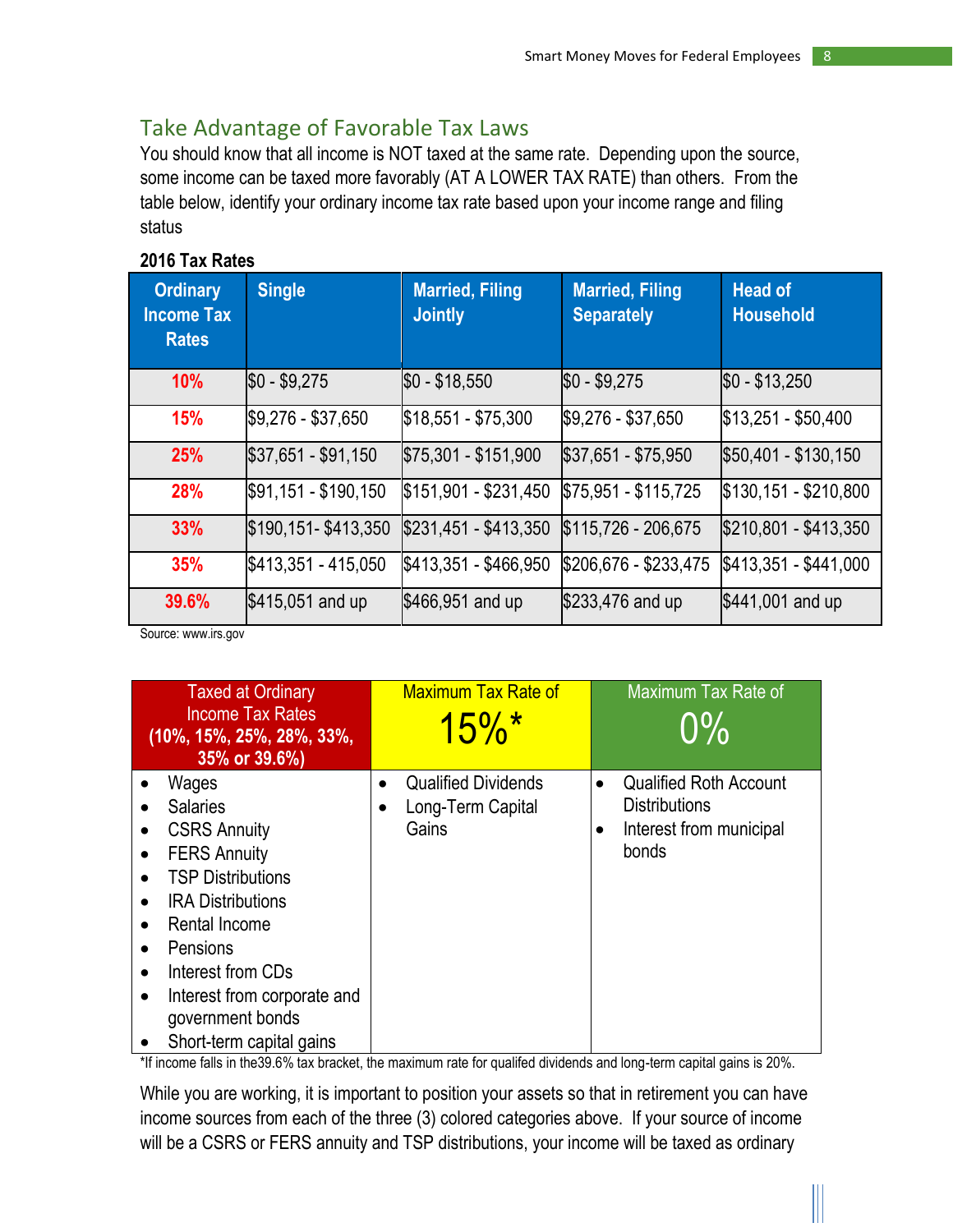income at the applicable rates – rates at high as 39.6%. A Chartered Federal Employee Benefit Consultant<sup>SM</sup> can help you position your assets in a manner to take advantage of the difference between ordinary income tax rates and the more favorable rates for qualifed dividends and long-term capital gains (15%) and qualified Roth account distributions and interest from municipal bonds (0%).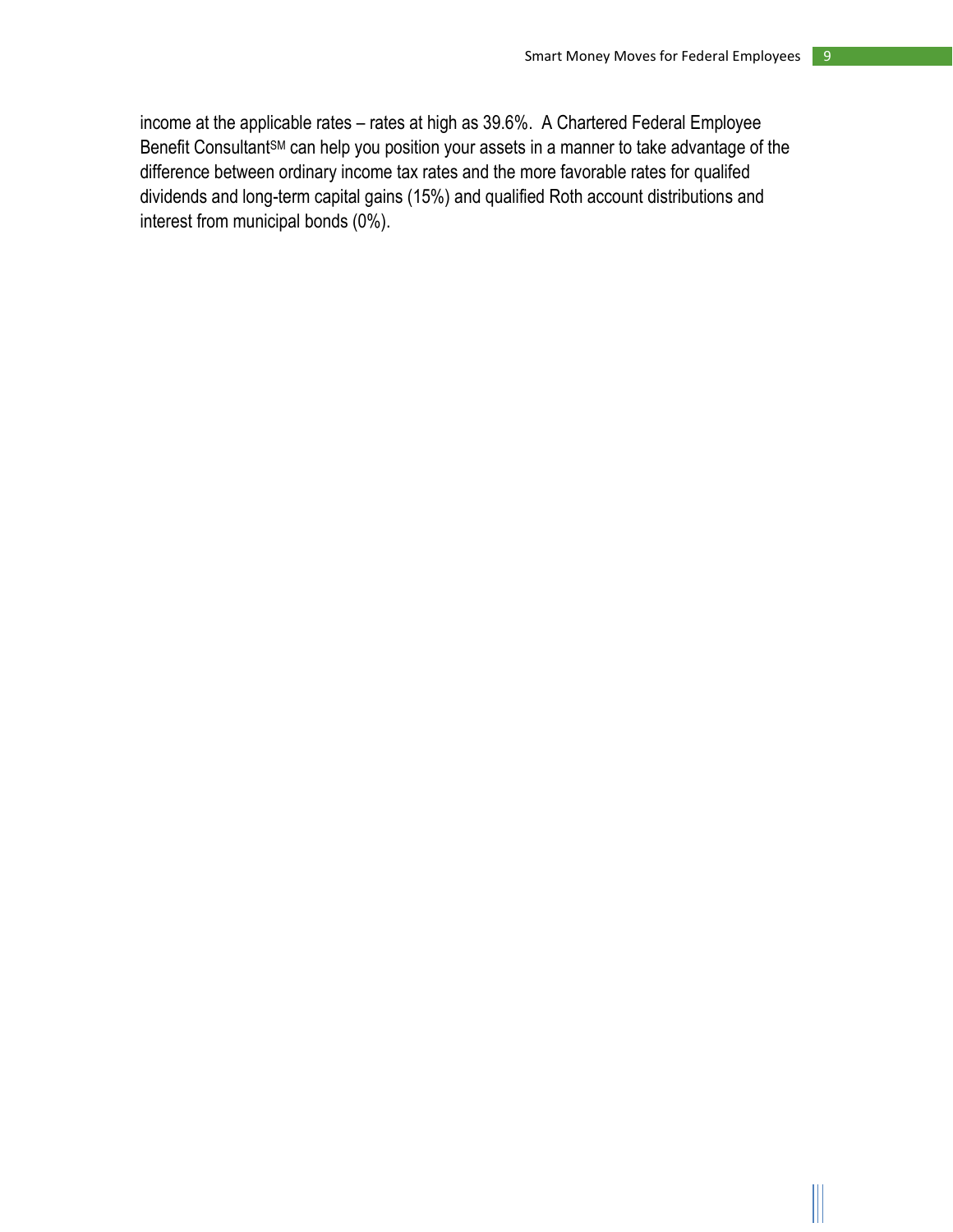## <span id="page-10-0"></span>Obtain Life Insurance Outside of FEGLI

The Federal Employee Group Life Insurance (FEGLI) provides a Basic Insurance, Option A (Standard Optional Insurance) Option B (Additional Optional Insurance), and Option C (Family Optional Insurance).

The Basic Insurance Amount (BIA) is an employee's annual rate of pay, rounded up to the nearest \$1,000, plus \$2,000. An employee pays 2/3 of the cost and the federal government pays 1/3. For U.S. Postal employees, the U.S. Postal Service pays the entire cost of Basic Insurance for it employees. The monthly premium amount for all employees, regardless of age, is \$0.325 monthly per \$1,000 of coverage. For example, someone who earns \$53,250 annually would pay \$17.31 per month (\$0.325 x 53.25), regardless of age, but would have \$56,000 in Basic Insurance (\$53,250 rounded UP to \$54,000 plus \$2,000 = \$56,000.

Option A, standard optional insurance, is a flat \$10,000 of coverage. Unlike, basic insurance, the monthly premium **does** depend upon age and as a federal employee ages (s)he pays more.

| Age Group       | <b>Monthly</b> | <b>Age Group</b> | <b>Monthly</b> |
|-----------------|----------------|------------------|----------------|
| <b>Under 35</b> | \$0.43         | $50 - 54$        | \$2.38         |
| $35 - 39$       | \$0.65         | $55 - 59$        | \$4.33         |
| $40 - 44$       | \$0.87         | $60+$            | \$13.00        |
| $45 - 49$       | \$1.52         |                  |                |

#### **Option A Monthly Premiums**

Source: https://www.opm.gov/healthcare-insurance/life-insurance/program-information/#url=Premiums-for-Employees.

#### **Option B Monthly Premiums**

| -<br><b>Age Group</b> | Monthly, per \$1,000 | <b>Age Group</b> | Monthly, per \$1,000 |
|-----------------------|----------------------|------------------|----------------------|
| <b>Under 35</b>       | \$0.043              | $60 - 64$        | \$0.953              |
| $35 - 39$             | \$0.065              | 65-69            | \$1.170              |
| $40 - 44$             | \$0.087              | $70 - 74$        | \$2.080              |
| $45 - 49$             | \$0.152              | $75 - 79$        | \$3.900              |
| $50 - 54$             | \$0.238              | 80 and over      | \$5.720              |
| $55 - 59$             | \$0.433              |                  |                      |

Source: https://www.opm.gov/healthcare-insurance/life-insurance/program-information/#url=Premiums-for-Employees

It is important for federal employees to obtain life insurance outside of FEGLI because of the prices increases as a federal employee ages, the price of insurance increases by TEN times for an employee who is age 35 or younger (\$10.75 per month for \$250,000) compared to the monthly premiums when they're age 55-59 (\$108.25 per month for \$250,000).

It's important to obtain insurance coverage at younger ages when premiums are less and when you are generally healthier at younger ages.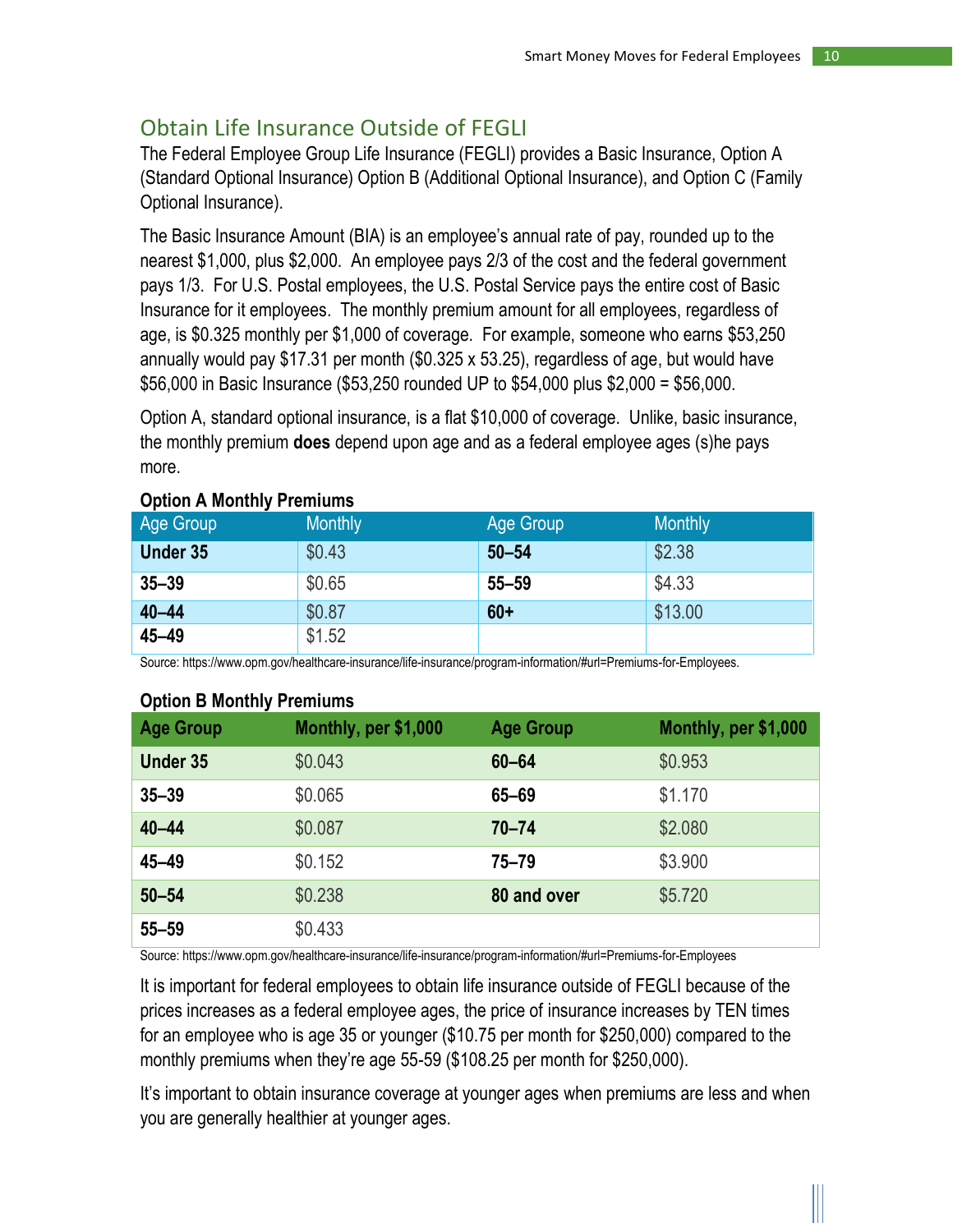### <span id="page-11-0"></span>Be Aware of Life Insurance Elections at Retirement

Please know that elections made on the Form SF 2818 Continuation of Life Insurance Coverage (As an Annuitant or Compensationer) are **FINAL** and cannot be changed once filed with the Office of Personnel Management.

On the Form SF 2818, the first election is whether to continue the Basic Life Insurance coverage under the Federal Employees' Group Life Insurance (FEGLI) Program. The next election is at what level you want the FEGLI coverage to continue.

Please see the table below for the most current cost of FEGLI coverage for retirees:

#### **Cost for Annuitants for Each \$1,000 of Basic Life Insurance Amount**

|                         | <b>75 Percent Reduction</b> | 50 Percent Reduction                                                                                                                                                                                                               | No Reduction     |
|-------------------------|-----------------------------|------------------------------------------------------------------------------------------------------------------------------------------------------------------------------------------------------------------------------------|------------------|
| Until the Month         |                             |                                                                                                                                                                                                                                    |                  |
| After Your 65th         |                             |                                                                                                                                                                                                                                    |                  |
| <b>Birthday</b>         | \$0.3250 monthly            | $$1.035$ monthly                                                                                                                                                                                                                   | $$2.455$ monthly |
| <b>Starting the</b>     |                             |                                                                                                                                                                                                                                    |                  |
| <b>Month After Your</b> |                             |                                                                                                                                                                                                                                    |                  |
| 65th Birthday           | Free                        | \$0.71 monthly                                                                                                                                                                                                                     | \$1.94 monthly   |
|                         |                             | $\bullet$ in the finite state of the finite state of the finite state of the finite state of the finite state of the state of the state of the state of the state of the state of the state of the state of the state of the state |                  |

Source: https://www.opm.gov/healthcare-insurance/life-insurance/program-information/#url=Premiums-for-Annuitants

The default option for FEGLI is the 75% reduction, resulting in your loved ones potentially receiving less benefits than you planned.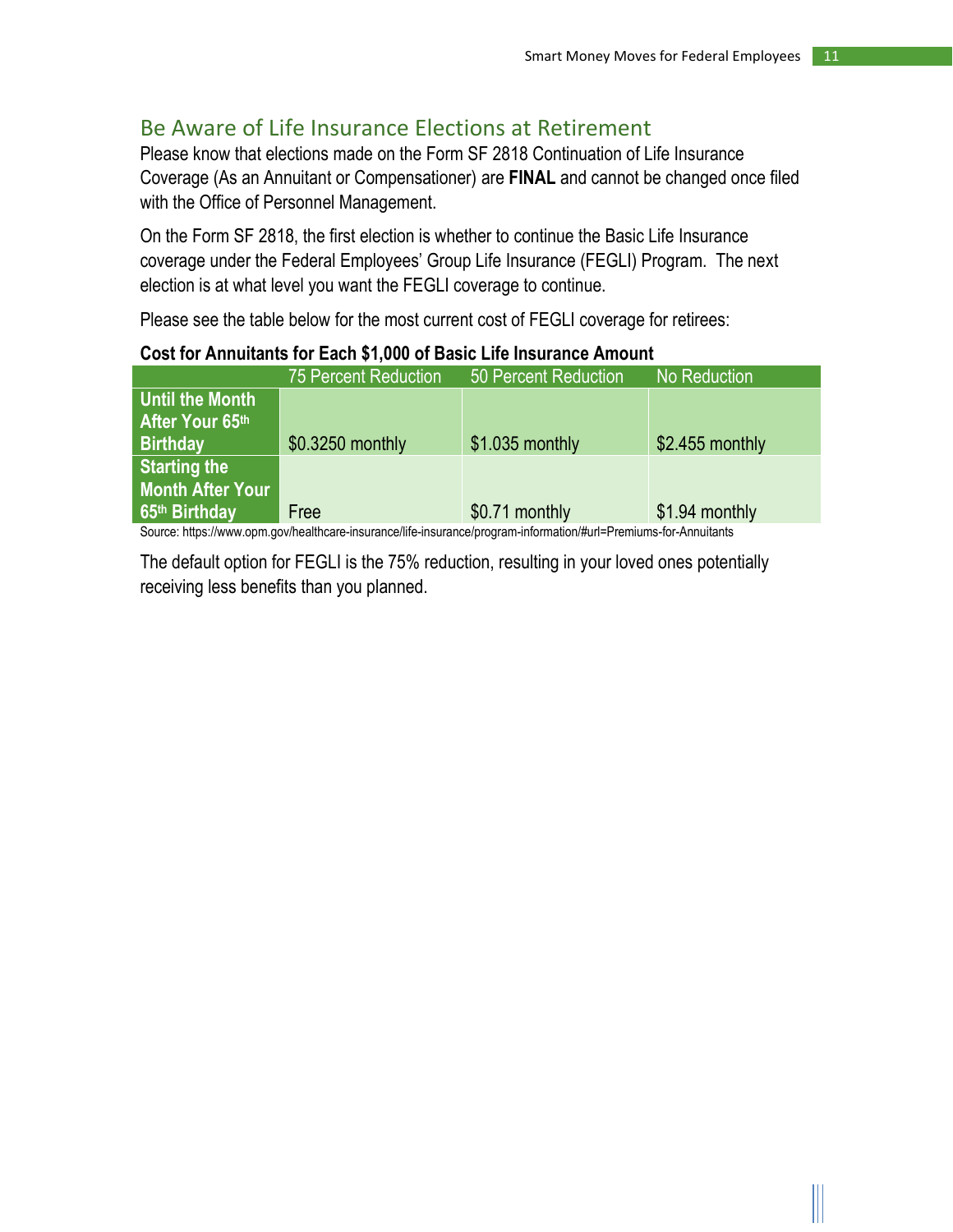## **Contact**

# Have Additional Question About Your Federal Government Benefits?

Call or email today to schedule a no-cost, complimentary phone or in-person consultation:

> 901-312-9166 / 800-754-1218 info@joneswealthmgmt.com